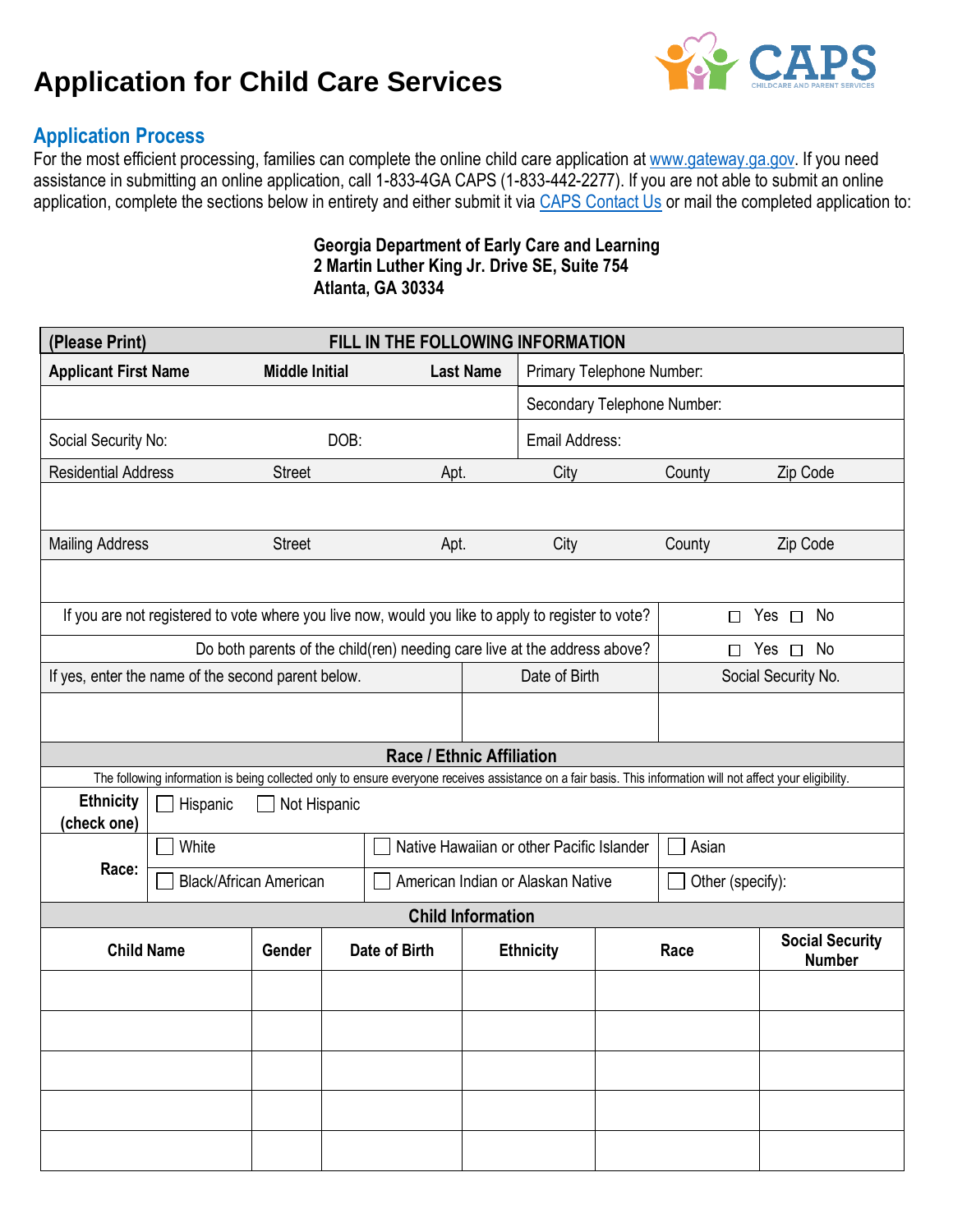| <b>Activity Information</b><br>To be eligible for CAPS, each parent in the household must either be working or going to school. Indicate each parent's activity below.<br>Complete the school or employment information for each parent as applicable. |                                                          |                                    |                          |                                       |                                          |                                                                    |                                                                                        |  |                                                                                  |                                                                                  |
|--------------------------------------------------------------------------------------------------------------------------------------------------------------------------------------------------------------------------------------------------------|----------------------------------------------------------|------------------------------------|--------------------------|---------------------------------------|------------------------------------------|--------------------------------------------------------------------|----------------------------------------------------------------------------------------|--|----------------------------------------------------------------------------------|----------------------------------------------------------------------------------|
| Applicant:                                                                                                                                                                                                                                             | $\Box$ Working                                           | $\Box$ School                      |                          |                                       |                                          |                                                                    |                                                                                        |  |                                                                                  |                                                                                  |
| Parent #2:                                                                                                                                                                                                                                             | Working<br>$\Box$ School<br>$\Box$                       |                                    |                          |                                       |                                          |                                                                    |                                                                                        |  |                                                                                  |                                                                                  |
| <b>SCHOOL INFORMATION</b>                                                                                                                                                                                                                              |                                                          |                                    |                          |                                       |                                          |                                                                    |                                                                                        |  |                                                                                  |                                                                                  |
|                                                                                                                                                                                                                                                        | (Skip to employment information if not attending school) |                                    |                          |                                       |                                          |                                                                    |                                                                                        |  |                                                                                  |                                                                                  |
| <b>Applicant</b>                                                                                                                                                                                                                                       | <b>Name of School</b>                                    |                                    |                          | <b>Address of School</b>              |                                          |                                                                    | <b>Number of Credit</b><br><b>Hours Currently</b><br><b>Taking</b>                     |  |                                                                                  | <b>Type of Program</b><br>(Diploma/GED, Vocational,<br>Associates, or Bachelors) |
|                                                                                                                                                                                                                                                        |                                                          |                                    |                          |                                       |                                          |                                                                    |                                                                                        |  |                                                                                  |                                                                                  |
| Parent #2                                                                                                                                                                                                                                              | <b>Name of School</b>                                    |                                    | <b>Address of School</b> |                                       |                                          | <b>Number of Credit</b><br><b>Hours Currently</b><br><b>Taking</b> |                                                                                        |  | <b>Type of Program</b><br>(Diploma/GED, Vocational,<br>Associates, or Bachelors) |                                                                                  |
|                                                                                                                                                                                                                                                        |                                                          |                                    |                          |                                       |                                          |                                                                    |                                                                                        |  |                                                                                  |                                                                                  |
|                                                                                                                                                                                                                                                        |                                                          |                                    |                          |                                       | <b>CURRENT EMPLOYMENT INFORMATION</b>    |                                                                    |                                                                                        |  |                                                                                  |                                                                                  |
|                                                                                                                                                                                                                                                        |                                                          |                                    |                          | (Skip to next section if not working) |                                          |                                                                    |                                                                                        |  | <b>Number of Hours</b>                                                           |                                                                                  |
|                                                                                                                                                                                                                                                        |                                                          |                                    | Name of Employer         |                                       | <b>Employer Address</b>                  |                                                                    | <b>Employer Phone#</b>                                                                 |  |                                                                                  | <b>Worked Weekly</b>                                                             |
|                                                                                                                                                                                                                                                        | <b>Applicant</b>                                         |                                    |                          |                                       |                                          |                                                                    |                                                                                        |  |                                                                                  |                                                                                  |
|                                                                                                                                                                                                                                                        | Name of Employer                                         |                                    |                          | <b>Employer Address</b>               |                                          |                                                                    | <b>Employer Phone#</b>                                                                 |  |                                                                                  | <b>Number of Hours</b><br><b>Worked Weekly</b>                                   |
| Parent #2                                                                                                                                                                                                                                              |                                                          |                                    |                          |                                       |                                          |                                                                    |                                                                                        |  |                                                                                  |                                                                                  |
|                                                                                                                                                                                                                                                        |                                                          |                                    |                          |                                       | <b>Income Information</b>                |                                                                    | (Enter income received for each parent separately for each source of income received.) |  |                                                                                  |                                                                                  |
|                                                                                                                                                                                                                                                        |                                                          | <b>Applicant Income</b>            |                          |                                       | Parent #2 Income                         |                                                                    |                                                                                        |  |                                                                                  |                                                                                  |
| Source of Income                                                                                                                                                                                                                                       |                                                          | Income before<br><b>Deductions</b> |                          | Frequency                             | <b>Monthly</b><br><b>Gross</b><br>Income | Income before<br><b>Deductions</b>                                 | Frequency                                                                              |  | <b>Monthly</b><br><b>Gross</b><br>Income                                         |                                                                                  |
| <b>Wages/Salary</b>                                                                                                                                                                                                                                    |                                                          |                                    |                          |                                       |                                          |                                                                    |                                                                                        |  |                                                                                  |                                                                                  |
| Self-Employment                                                                                                                                                                                                                                        |                                                          |                                    |                          |                                       |                                          |                                                                    |                                                                                        |  |                                                                                  |                                                                                  |
| Alimony                                                                                                                                                                                                                                                |                                                          |                                    |                          |                                       |                                          |                                                                    |                                                                                        |  |                                                                                  |                                                                                  |
| <b>Capital Gains</b>                                                                                                                                                                                                                                   |                                                          |                                    |                          |                                       |                                          |                                                                    |                                                                                        |  |                                                                                  |                                                                                  |
| <b>Child Support</b><br><b>Dividends</b>                                                                                                                                                                                                               |                                                          |                                    |                          |                                       |                                          |                                                                    |                                                                                        |  |                                                                                  |                                                                                  |
| <b>Military allotments</b>                                                                                                                                                                                                                             |                                                          |                                    |                          |                                       |                                          |                                                                    |                                                                                        |  |                                                                                  |                                                                                  |
| <b>Lottery Payments</b>                                                                                                                                                                                                                                |                                                          |                                    |                          |                                       |                                          |                                                                    |                                                                                        |  |                                                                                  |                                                                                  |
| <b>Retirement/Pension</b>                                                                                                                                                                                                                              |                                                          |                                    |                          |                                       |                                          |                                                                    |                                                                                        |  |                                                                                  |                                                                                  |
|                                                                                                                                                                                                                                                        | <b>Unemployment Benefits</b>                             |                                    |                          |                                       |                                          |                                                                    |                                                                                        |  |                                                                                  |                                                                                  |
| <b>Veteran's Benefits</b>                                                                                                                                                                                                                              |                                                          |                                    |                          |                                       |                                          |                                                                    |                                                                                        |  |                                                                                  |                                                                                  |
| <b>Worker's Compensation</b>                                                                                                                                                                                                                           |                                                          |                                    |                          |                                       |                                          |                                                                    |                                                                                        |  |                                                                                  |                                                                                  |
| Other income not listed above:                                                                                                                                                                                                                         |                                                          |                                    |                          |                                       |                                          |                                                                    |                                                                                        |  |                                                                                  |                                                                                  |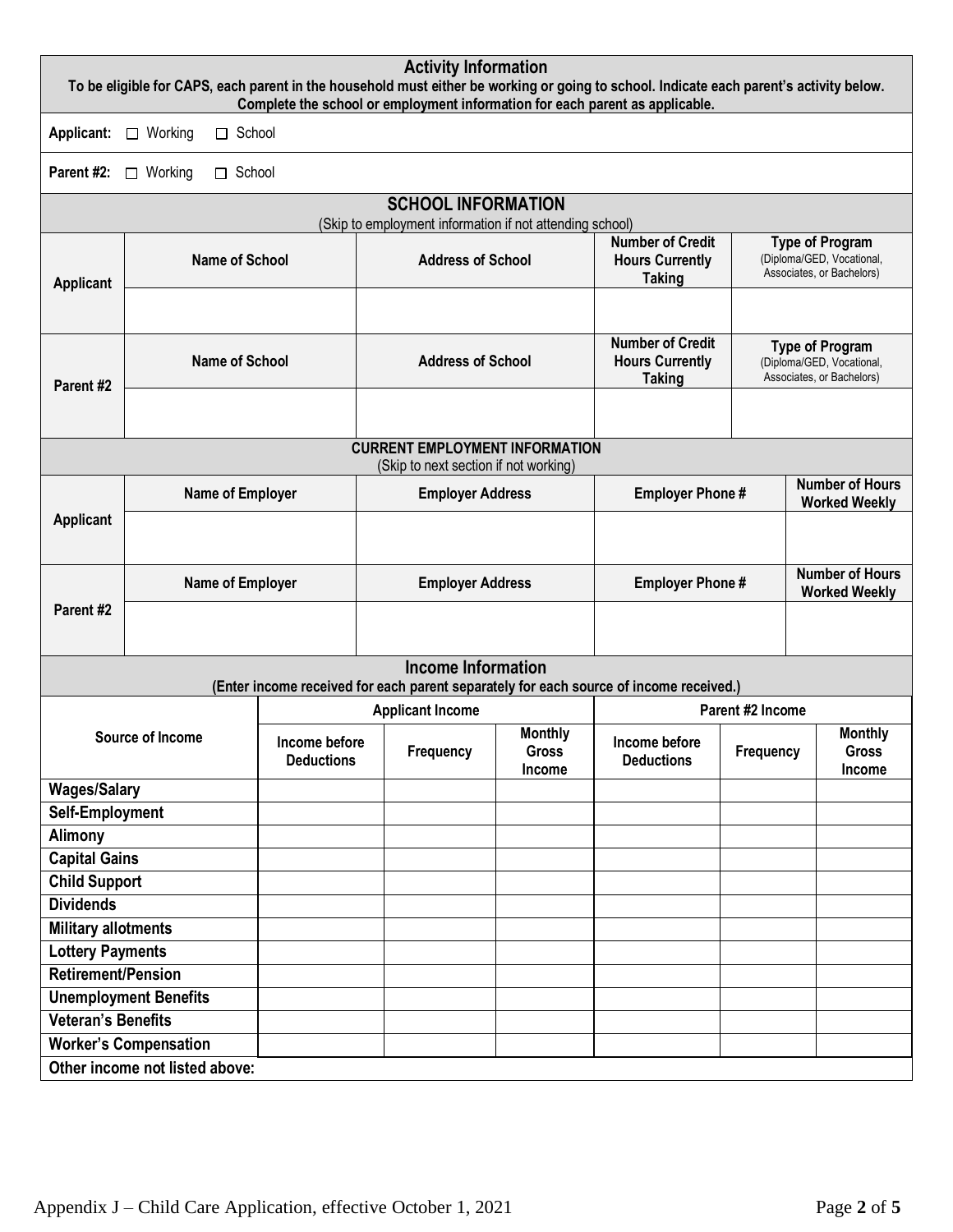## **Declaration of Assets Certification**

| Declaration of Assets Certification                                                                                                                                                                                                                                                                                                       |  |  |  |  |  |  |
|-------------------------------------------------------------------------------------------------------------------------------------------------------------------------------------------------------------------------------------------------------------------------------------------------------------------------------------------|--|--|--|--|--|--|
| Does the family have assets/resources that exceed \$1,000,000 in value? (Assets may include, but are not limited to, cash on hand,<br>checking or savings account balance, real estate, jewelry, cars, boats, stocks or bonds, trust funds, pension plans, or retirement<br>accounts.) $\Box$ Yes $\Box$ No                               |  |  |  |  |  |  |
| <b>Rights and Responsibilities</b>                                                                                                                                                                                                                                                                                                        |  |  |  |  |  |  |
| <b>Parent Rights</b>                                                                                                                                                                                                                                                                                                                      |  |  |  |  |  |  |
| □ You have the right to apply for assistance, withdraw the application, request termination of assistance, or reapply for CAPS at any time.                                                                                                                                                                                               |  |  |  |  |  |  |
| □ You are authorized to receive child care services as long as funds are available, and the parent remains eligible and has complied with all CAPS program<br>requirements.                                                                                                                                                               |  |  |  |  |  |  |
| □ You have the right to choose any eligible child care provider within the limits prescribed in CAPS Participating Providers Policy (CAPS/00-11) and CAPS<br>Provider Rights and Responsibilities Policy (CAPS/00-12).                                                                                                                    |  |  |  |  |  |  |
| You have the right to enroll your school age child in any educational program of your choice. However, CAPS may reimburse a provider only for before<br>and after school care for school age children attending a public or private school while school is in session.                                                                    |  |  |  |  |  |  |
| □ Temporary Assistance for Needy Families (TANF) recipients have the right to be informed of the availability of exemptions from mandatory participation in<br>employment services activities if appropriate when child care is not available, affordable or cannot be accessed.                                                          |  |  |  |  |  |  |
| Parents who state that they or their children have been victims of domestic violence or who state that they are at risk of further domestic violence must be<br>informed of the available community services that assist victims of domestic violence and how to voluntarily and confidentially access such services.                     |  |  |  |  |  |  |
| $\Box$ You have the right to have access to their child during all times the child is in child care.                                                                                                                                                                                                                                      |  |  |  |  |  |  |
| Information that you provide is placed in a database used by the CAPS program will remain confidential in accordance with any applicable state or federal<br>regulations.                                                                                                                                                                 |  |  |  |  |  |  |
| □ You have the right to see your case file unless this is prohibited by state or federal laws or regulations.                                                                                                                                                                                                                             |  |  |  |  |  |  |
| You have the right to file a grievance or appeal when the Agency imposes an adverse action that is appealable, such as a denial or case closure if you do<br>not agree with the action taken by the agency.                                                                                                                               |  |  |  |  |  |  |
| Changes where adverse actions are a direct result of implementation of federal and state regulations/policies and the change affects entire<br>$\circ$<br>populations are not appealable.                                                                                                                                                 |  |  |  |  |  |  |
| $\Box$ You have the right to request a grievance mediation and/or the right to an administrative hearing.                                                                                                                                                                                                                                 |  |  |  |  |  |  |
| Parents who speak Spanish have the right to request and receive forms and notices in Spanish and request CAPS to provide an interpreter when<br>contacting the CAPS program. Other non-English speaking individuals or persons with limited English proficiency shall have the right to request an interpreter<br>provided by the agency. |  |  |  |  |  |  |
| □ Parents with vision or hearing impairments have the right to request auxiliary aids or other accommodations.                                                                                                                                                                                                                            |  |  |  |  |  |  |
| □ You have the right to be treated fairly without regard to race, color, religion, sex or sexual orientation, marital status, national origin, ancestry, age,<br>political beliefs, or disability.                                                                                                                                        |  |  |  |  |  |  |
| Note: An applicant or recipient who feels their rights have been violated may contact the CAPS program at 1-833-4GACAPS (1-833-442-2277) or<br>CAPS.Complaints@decal.ga.gov.                                                                                                                                                              |  |  |  |  |  |  |
| □ You have the right to appeal to the U.S. Department of Health and Human Services Office for Civil Rights (HHS OCR) if they feel DECAL or CAPS staff<br>has violated their civil rights.                                                                                                                                                 |  |  |  |  |  |  |
| $\Box$ You have the right to request suspension or closure of your CAPS case.                                                                                                                                                                                                                                                             |  |  |  |  |  |  |
|                                                                                                                                                                                                                                                                                                                                           |  |  |  |  |  |  |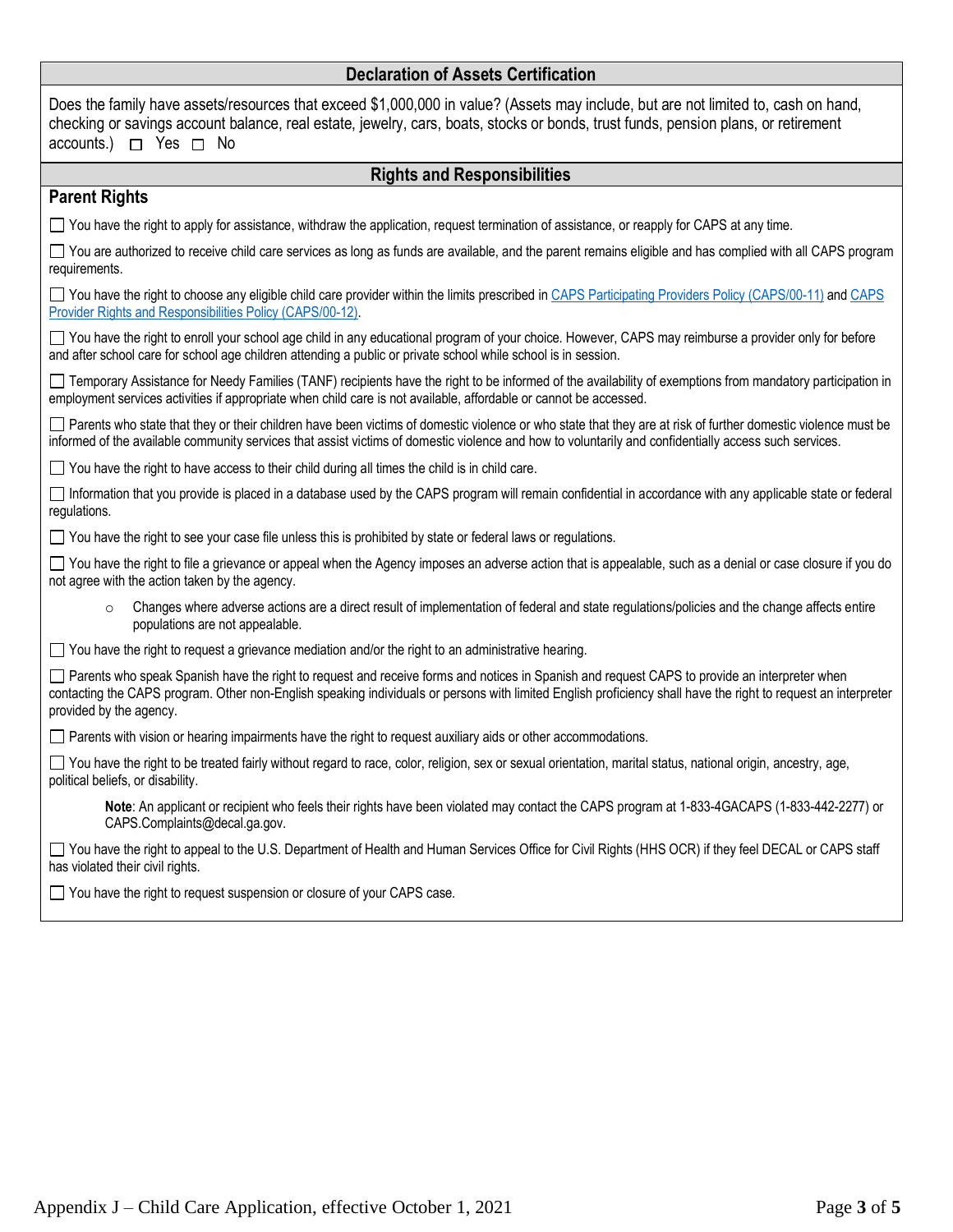### **Rights and Responsibilities**

## **Parent Responsibilities**

You are responsible for providing accurate, current, and complete information to the program. Failure to provide true and accurate information may result in sanctions as prescribed in [CAPS Program Integrity Policy \(CAPS/00-16\).](https://caps.decal.ga.gov/assets/downloads/CAPS/16-CAPS_Policy-Program%20Integrity.pdf)

You are responsible for supplying all requested forms, information, and verification needed to determine eligibility and amount of benefits. If all information is not submitted within the specified time frame, this may result in the inability to determine eligibility and a disposition of unable to process will be issued as prescribed in [CAPS Application Process Policy \(CAPS/00-04\).](https://caps.decal.ga.gov/assets/downloads/CAPS/04-CAPS_Policy-Application%20Process.pdf)

 $\Box$  You must permit DECAL to verify all information/statements on the application and during the interview.

 $\Box$  You must cooperate in taking any actions necessary to establish eligibility. The parent must cooperate with any CAPS investigation by completing any required forms, responding to scheduled interview appointments, and by making requested records or information available. Parents who do not cooperate may be determined to be ineligible for CAPS until they cooperate.

You are responsible for reporting changes in your circumstances to the CAPS program within ten calendar days of becoming aware of the change. Some changes, while not required to be reported, will result in an increased benefit for the family by reporting them. Changes should be reported online through the state's integrated eligibility system or by phone, mail, or in person.

#### o **The following is a list of changes that you are required to report within 10 calendar days of becoming aware of the change:**

- Change in family income where the gross applicable income exceeds 85% State Median Income (SMI) for a minimum of four consecutive weeks
- Change in activity that is not temporary (e.g., loss of employment, graduation from school or training activity)
- Request for change in child care provider
- Any change in child care arrangements (including child care provider's location, relationship of the provider and the child, cost, or need for care)
- There is no longer a need for CAPS services
- Family moves out of the state of Georgia
- Change in contact information (e.g., phone number, email address, mailing address)

#### o **The following is a list of changes that you may, but are not required to, report:**

- Change in family income where the gross applicable income is at or below 85% SMI
- Child birth, adoption, or addition of a new child
- Marriage
- Change in state-approved activity that is temporary and the activity may resume

Failure to report required changes may result in sanctions as prescribed i[n CAPS Program Integrity Policy \(CAPS/00-16\).](https://caps.decal.ga.gov/assets/downloads/CAPS/16-CAPS_Policy-Program%20Integrity.pdf)

You are responsible for reporting within 10 calendar days if your child is no longer enrolled in child care or moves out of the home**.** 

 $\Box$  You are responsible for paying any amounts above the CAPS reimbursement to the provider, if applicable.

 $\Box$  You are responsible for paying the provider if child care is received during a period in which the parent or the provider is ineligible.

□ You are responsible for paying the provider for any child care that CAPS did not authorize.

You are responsible for repaying any overpayments assessed against you by the CAPS program after all appeal processes have been exhausted. Any violations of responsibility for non-payment may result in additional sanctions. Refer to the [CAPS Program Integrity Policy \(CAPS/00-16\).](https://caps.decal.ga.gov/assets/downloads/CAPS/16-CAPS_Policy-Program%20Integrity.pdf)

You or your authorized representative is responsible for signing your children in and out of care each day in accordance with both CAPS and the child care provider's policies and procedures. Failure to sign your children in and out of care each day may result in the provider being assessed an overpayment as prescribed i[n CAPS Program Integrity Policy \(CAPS/00-16\).](https://caps.decal.ga.gov/assets/downloads/CAPS/16-CAPS_Policy-Program%20Integrity.pdf)